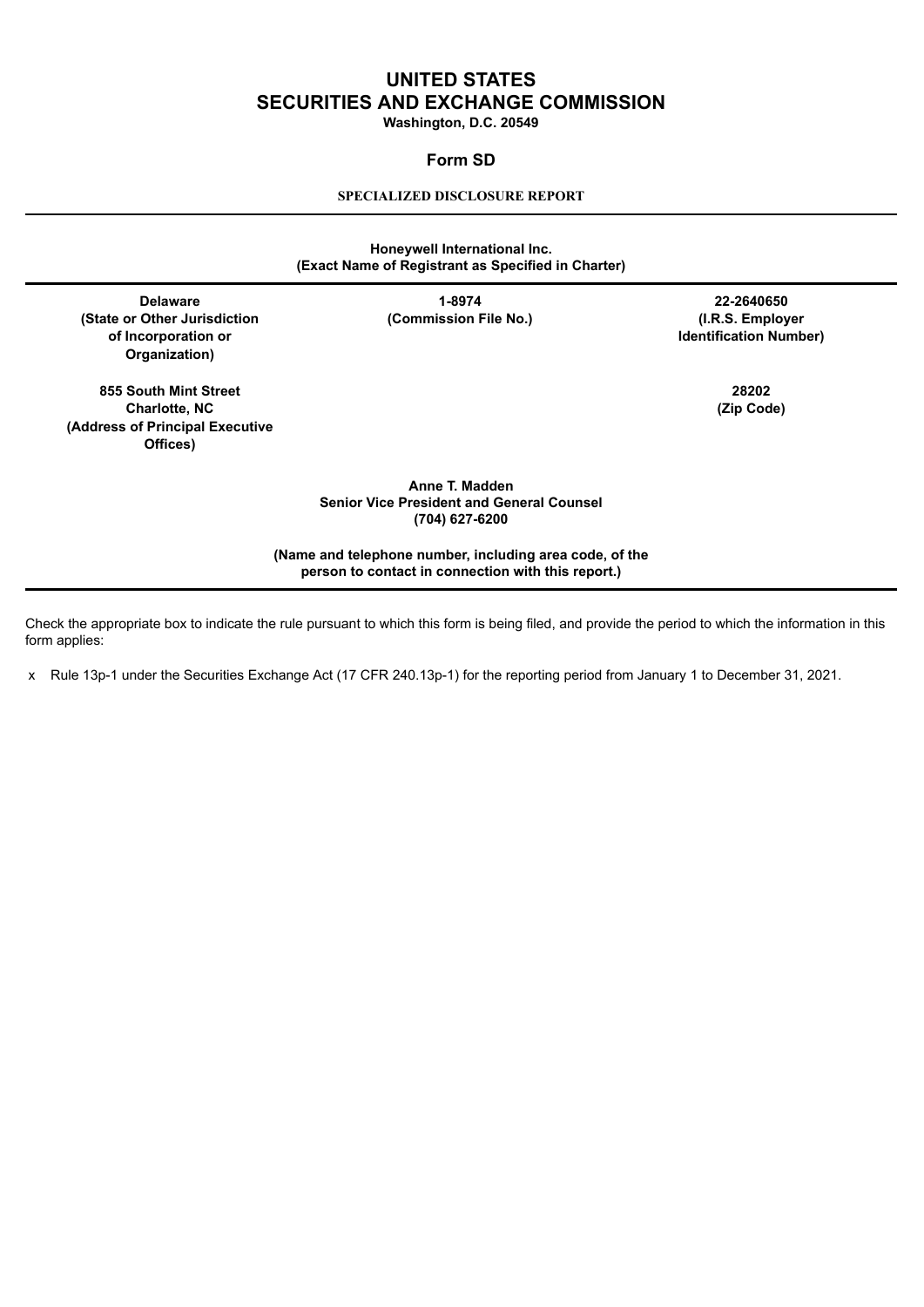### **Section 1 - Conflict Minerals Disclosure**

### **Item 1.01 Conflict Minerals Disclosure and Report.**

A copy of Honeywell International Inc.'s Conflict Minerals Report is provided as Exhibit 1.01 hereto and is publicly available at http://investor.honeywell.com/financial-information/sec-filings (see Conflict Minerals Report).

### **Item 1.02 Exhibit**

The Conflict Minerals Report required by Item 1.01 is filed as an exhibit hereto.

#### **Section 2 – Exhibits**

### **Item 2.01 Exhibits**

The following exhibit is filed as part of this report.

Exhibit 1.01 - Conflict Minerals Report as required by Items 1.01 and 1.02 of this Form.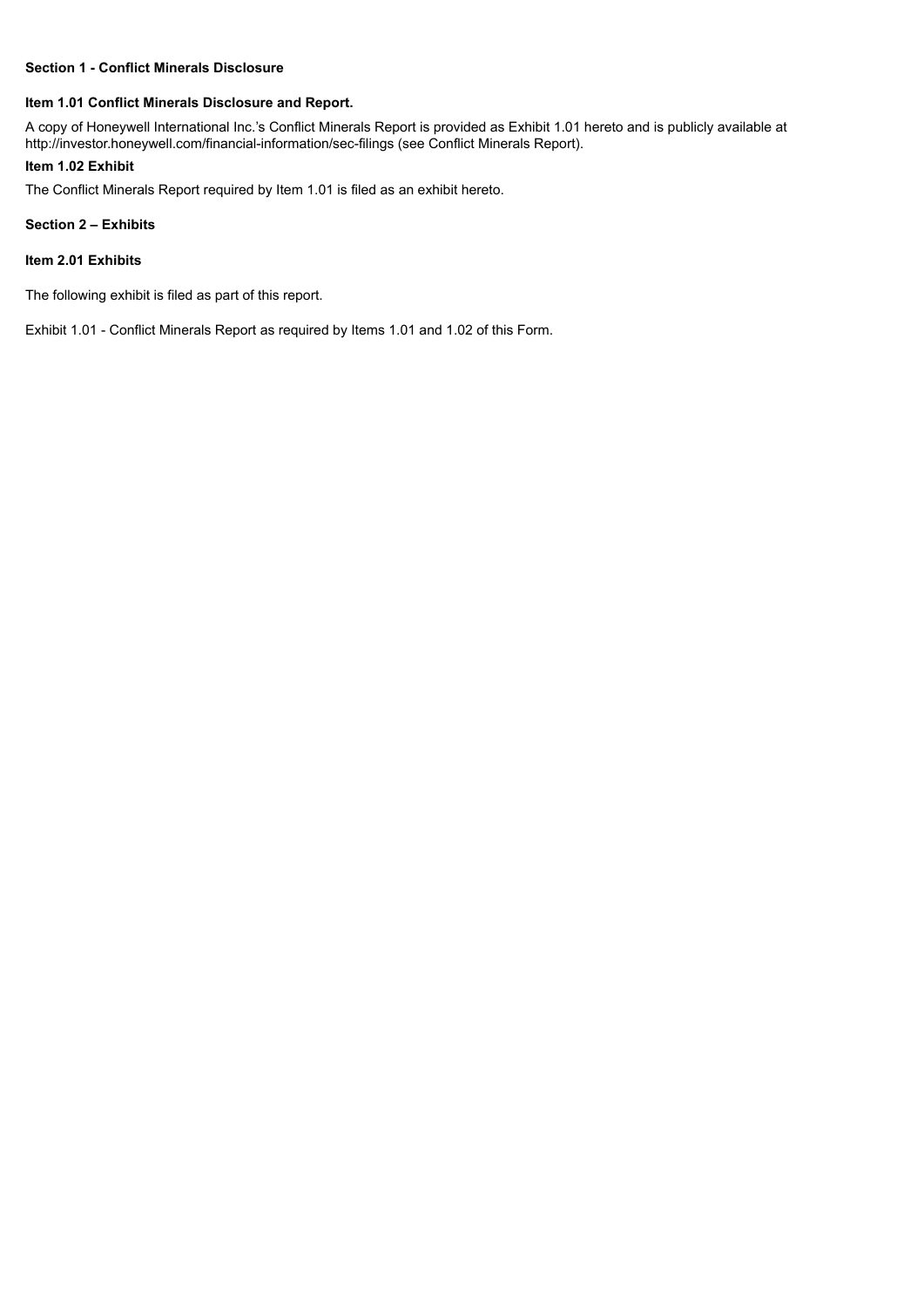# **SIGNATURES**

Pursuant to the requirements of the Securities Exchange Act of 1934, the registrant has duly caused this report to be signed on its behalf by the duly authorized undersigned.

Date: May 31, 2022 **Example 20 Accord 20 Accord 20 Accord 20 Accord 20 Accord 20 Accord 20 Accord 20 Accord 20 Accord 20 Accord 20 Accord 20 Accord 20 Accord 20 Accord 20 Accord 20 Accord 20 Accord 20 Accord 20 Accord 20 A** 

By: /s/ Anne T. Madden

Anne T. Madden Senior Vice President and General Counsel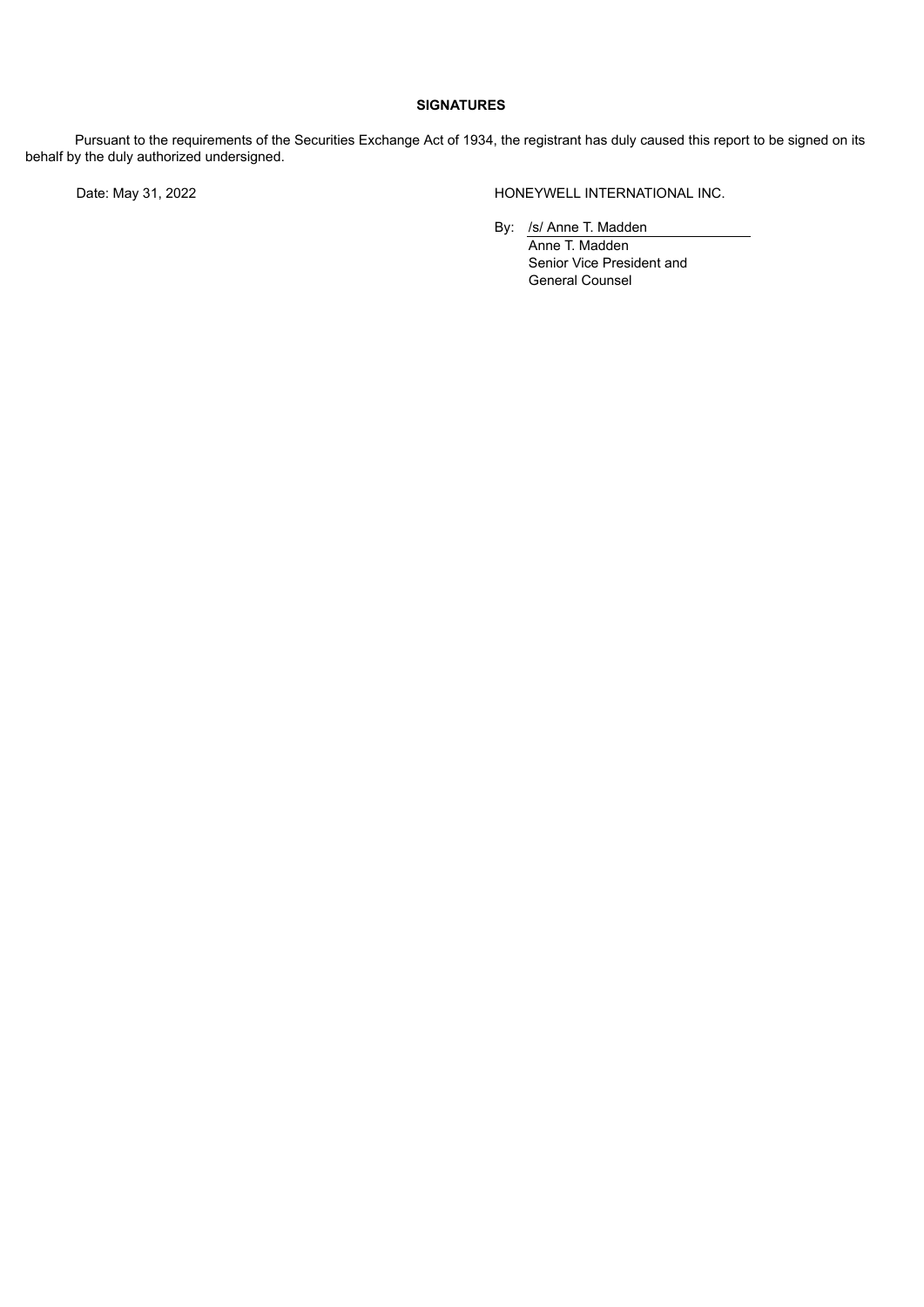# **Honeywell International Inc. Conflict Minerals Report For The Year Ended December 31, 2021**

This report for the year ended December 31, 2021, is presented to comply with Rule 13p-1 under the Securities Exchange Act of 1934, as amended (the Rule). The Rule was adopted by the Securities and Exchange Commission (the SEC) to implement reporting and disclosure requirements related to conflict minerals as directed by the Dodd-Frank Wall Street Reform and Consumer Protection Act of 2010 (the Dodd-Frank Act). The Rule imposes certain reporting obligations on SEC registrants whose manufactured products contain conflict minerals which are necessary to the functionality or production of their products. Conflict Minerals are defined as cassiterite, columbite-tantalite, wolframite and gold, including their derivatives, which are limited to tin, tantalum and tungsten (3TG).

The information in this report includes the products of Honeywell International Inc. and its subsidiaries (Honeywell) as of December 31, 2021. In accordance with Instruction 3 to Item 1.01 of Form SD, this report does not include products manufactured by companies acquired during the fiscal year ended December 31, 2021, that previously had not been obligated to provide a specialized disclosure report with respect to conflict minerals.

# **Overview**

### **Honeywell's Business**

Honeywell invents and commercializes technologies that address some of the world's most critical challenges around energy, safety, security, air travel, productivity and global urbanization. We are a leading software industrial company committed to introducing state of the art technology solutions to improve efficiency, productivity, sustainability, and safety in high growth businesses in broad-based, attractive industrial end markets. As a diversified technology and manufacturing company, we are uniquely positioned to blend physical products with software to serve customers worldwide with aerospace products and services, energy efficient products and solutions for businesses, specialty chemicals, electronic and advanced materials, process technology for refining and petrochemicals, and productivity, sensing, safety and security technologies for buildings and industries. Our products and solutions enable a safer, more comfortable and more productive world, enhancing the quality of life of people around the globe.

We globally manage our business operations through four reportable segments: Aerospace, Honeywell Building Technologies, Performance Materials and Technologies, and Safety and Productivity Solutions. Aerospace is a leading global supplier of products, software and services for aircraft that it sells to original equipment manufacturers (OEMs) and other customers in a variety of end markets including: air transport, regional, business and general aviation aircraft, airlines, aircraft operators and defense and space contractors. Honeywell Building Technologies is a leading global provider of products, software, solutions and technologies that enable building owners and occupants to ensure their facilities are safe, energy efficient, sustainable and productive. Performance Materials and Technologies is a global leader in developing and manufacturing high-quality performance chemicals and materials, process technologies and automation solutions. Safety and Productivity Solutions is a leading global provider of products and software that improve productivity, workplace safety and asset performance to customers around the globe.

# **Honeywell's Products Covered by this Report**

This report relates to Honeywell products: (i) for which 3TG are necessary to the functionality or production of that product; (ii) that were manufactured, or contracted to be manufactured, by Honeywell; and (iii) for which the manufacture was completed during calendar year 2021 (the Covered Products).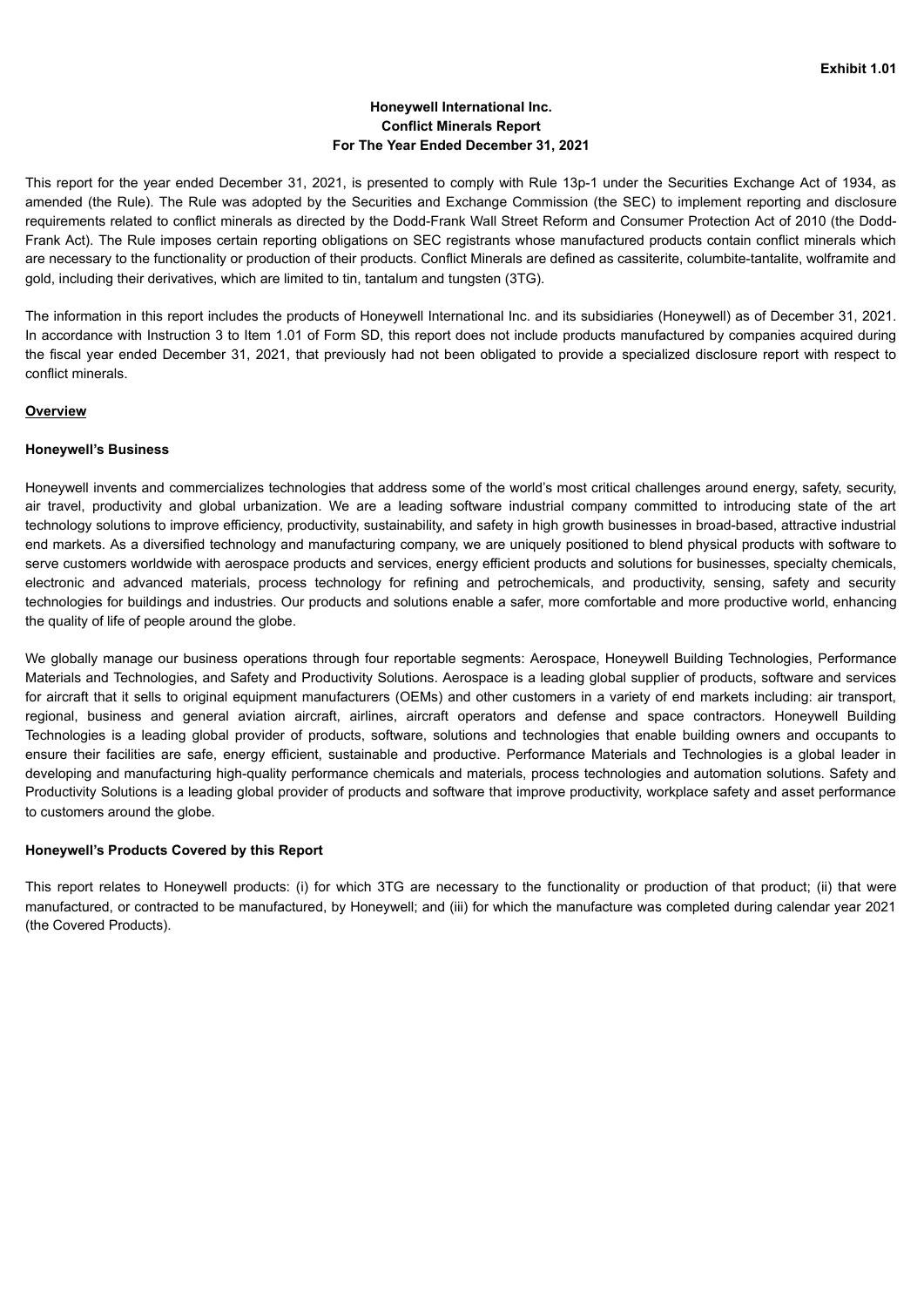On the basis of a reasonable country of origin inquiry (RCOI) and due diligence measures described herein (including in the section titled "Due Diligence Results" below), as of this reporting period, Honeywell does not have sufficient validated information from the Supplier Group (as defined below) to determine the specific country of origin, and the mine or location of origin of, 3TG used in any part or product supplied to us for use in the Covered Products, including whether such 3TG originated in the Democratic Republic of the Congo, the Republic of the Congo, the Central African Republic, South Sudan, Uganda, Rwanda, Burundi, Tanzania, Zambia and Angola (the Covered Countries).

# **Honeywell's Supply Chain**

Honeywell sells thousands of products across our four reportable segments containing parts from thousands of direct and indirect suppliers. As a "downstream" company with many tiers in our supply chain, we generally do not have a direct relationship with 3TG smelters or refiners (SORs). It is difficult for us to identify actors upstream from our direct material suppliers, and we rely on our direct material suppliers to provide information on the SORs as well as the origin of 3TG contained in parts or products supplied to us, including sources of 3TG that are supplied to them from their upstream suppliers. These direct material suppliers similarly rely on information provided by their suppliers.

As we renew or enter into new purchase agreements with direct material suppliers, we are adding a 3TG compliance provision requiring such suppliers to conduct and document their inquiries into the SORs as well as the country of origin of 3TG in parts or products supplied to Honeywell and to provide Honeywell with information or representations that Honeywell requires to meet its compliance obligations. The terms and lengths of contracts with our suppliers are varied, and we cannot always unilaterally impose new contract terms. As described herein, we are working with our suppliers to ensure they provide 3TG sourcing information.

We are a member of the Responsible Minerals Initiative (RMI). The RMI is a broad-based initiative to develop control systems regarding SORs through independently validated audits under the RMI's Responsible Minerals Assurance Process (RMAP).

# **Reasonable Country of Origin Inquiry**

Honeywell conducted a good faith RCOI to determine whether the 3TG found in our products may have originated in the Covered Countries and did not come from recycled or scrap sources. The elements of the RCOI were:

- identification of relevant suppliers;
- data collection; and
- assessment to determine whether further due diligence was required.

Given the large number of suppliers in our supply chain, it is not practicable for us to conduct a survey of all our suppliers. Instead, each of our four reportable segments assessed the direct material suppliers that were most likely to provide parts or products containing 3TG, and we sent over 9,600 surveys to relevant direct material suppliers, representing nearly 90% of Honeywell's direct material supplier spend in 2021 (the Supplier Group).

Honeywell used 2021 versions of the RMI's Conflict Minerals Reporting Template (the Questionnaire). The Questionnaire is designed to facilitate disclosure and communication of information regarding SORs of 3TG contained in parts or products in our supply chain. It includes questions regarding a supplier's engagement with its direct suppliers and a listing of the SORs that the supplier and its suppliers use. In addition, the Questionnaire contains questions about the origin of 3TG included in a supplier's parts or products, as well as supplier due diligence efforts. Honeywell engaged a third-party vendor (the Vendor) to deploy the Questionnaire to the Supplier Group via a tracking tool, which enables Honeywell and the Vendor to manage and maintain records of responses from the Supplier Group in an electronic database.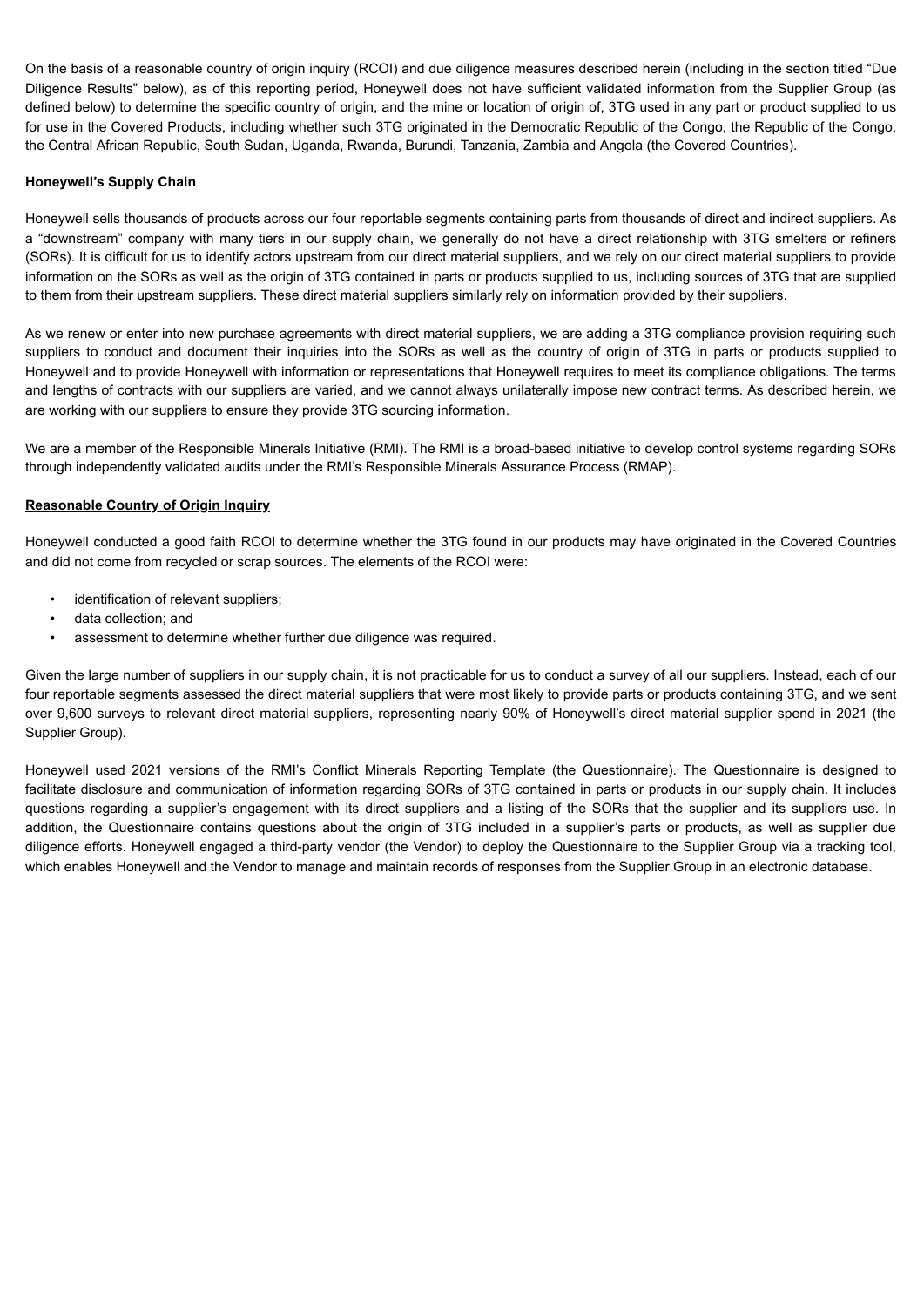We followed up with all unresponsive members of the Supplier Group through a defined process via both automated email and personalized email, including offering assistance and further information to the Supplier Group about the requirements of the Rule and the 3TG compliance program.

The 3TG compliance program includes automated data validation on all submitted Questionnaires via the Vendor's software. The goal of data validation is to increase the accuracy of submissions and identify any contradictory answers in the Questionnaire. All submitted forms are accepted and classified as valid or invalid such that all data is retained. Members of the Supplier Group were contacted in regard to invalid forms and were encouraged to resubmit a valid form. We reviewed the responses to determine where further engagement with our Supplier Group was warranted.

Based on the responses received from the Company's RCOI, we compiled a list of entities that are confirmed SORs, including information regarding associated countries of origin.

On the basis of the responses to our RCOI, Honeywell has reason to believe it is possible that some 3TG necessary to the functionality or production of our parts or products may have originated in the Covered Countries. Accordingly, Honeywell conducted further due diligence on the source and chain of custody of the 3TG contained in parts or products provided by the Supplier Group.

# **Due Diligence Process**

# **Design of Due Diligence Measures**

Our due diligence measures have been designed to conform, in all material respects, with the Organization for Economic Co-operation and Development's "Due Diligence Guidance for Responsible Supply Chains of Minerals from Conflict-Affected and High-Risk Areas, Third Edition (2016)" and the related Supplements for 3TG (the OECD Framework). Our due diligence included the following elements of the OECD Framework:

- Step 1: Establish strong company management systems;
- Step 2: Identify and assess risks in the supply chain;
- Step 3: Design and implement a strategy to respond to identified risks;
- Step 4: Carry out independent third-party audit of supply chain due diligence at identified points in the supply chain; and
- Step 5: Report on supply chain due diligence.

#### **Due Diligence Performed**

#### **Step 1: Establish Strong Company Management Systems**

Honeywell has established a management system to determine the source and chain of custody of 3TG in our supply chain.

a. Mission Statement. We have adopted a conflict minerals mission statement (the Mission Statement) that outlines to suppliers and customers our commitment to responsible sourcing of 3TG throughout our global supply chain and to compliance with the Rule. The Mission Statement is publicly available on our website at: https://www.honeywell.com/en-us/company/integrity-and-compliance (see Conflict Minerals Statement).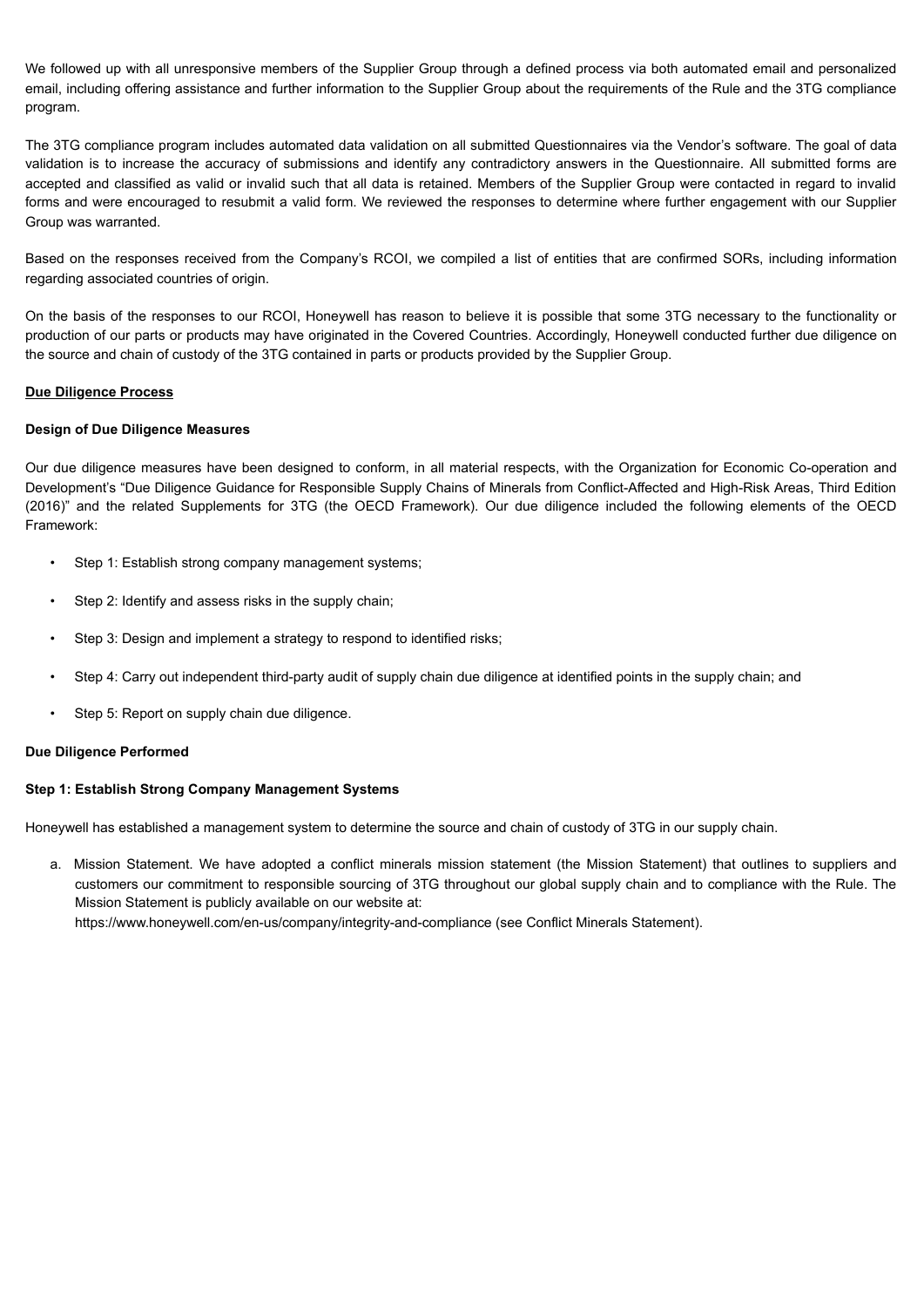- b. Internal Team. Our management system includes oversight of our RCOI and due diligence processes by a team made up of representatives from each of Honeywell's four reportable segments and from various functions within Honeywell such as Procurement, Product Stewardship, Health, Safety, Environment and Sustainability, Information Technology (IT) and Legal (the 3TG Compliance Team). The 3TG Compliance Team is responsible for implementing our 3TG compliance program and communicating information about program status and effectiveness to senior management.
- c. Control Systems. We utilize the Questionnaire sent to our Supplier Group to gather information on the chain of custody of the 3TG included in our products. In addition, we are a member of the Responsible Minerals Initiative, an industry-wide initiative working to develop conflict-free supply chains.
- d. Supplier Engagement. We have communicated to the Supplier Group our obligations under the Rule by distributing to them background information on the Rule along with the Questionnaire. In addition, through our Vendor, we provide training materials on 3TG compliance to the Supplier Group. We are also integrating a 3TG compliance provision into purchase agreements with direct material suppliers that sets forth Honeywell's expectations that such direct material suppliers will cooperate with Honeywell's RCOI and due diligence measures as required by the Rule.
- e. Grievance Mechanism. We have a company level Helpline that provides employees and suppliers with a mechanism to report violations of our policies or other concerns.

# **Step 2: Identify and Assess Risks in the Supply Chain**

Distribution of Questionnaires to Supplier Group. In 2021, we distributed the Questionnaire to the Supplier Group in order to gather information on our supply chain, including (i) whether any of the minerals they supplied to Honeywell may contain 3TG, (ii) whether any 3TG are necessary to the functionality or production of the parts or products in which they are used, and (iii) the SORs of any 3TG in our supply chain and whether the 3TG originated from the Covered Countries or came from recycled or scrap sources.

Assessment of Supplier Group Responses. We reviewed each response from the Supplier Group to assess the adequacy of such response. Members of the Supplier Group that failed to respond to the Questionnaire or that did not provide responses to all applicable questions in the Questionnaire received follow-up communications requesting additional information. If a supplier response indicated that 3TG contained in parts or products provided to Honeywell may have originated from the Covered Countries, then such response was sent to the 3TG Compliance Team for further review and determination of follow-up steps.

#### **Step 3: Design and Implement a Strategy to Respond to Identified Risks**

We have a risk management plan to address concerns that a supplier may be providing to Honeywell products or parts that contain 3TG sourced from the Covered Countries. If a supplier indicates that its products may contain 3TG sourced from the Covered Countries, we will follow up with the supplier to gather more information, including the basis for the information provided and other information regarding the sourcing country and SOR. Identified risks will be reported to the 3TG Compliance Team, which will determine appropriate follow-up actions, if any, to mitigate risks. There have been no known instances of validated high-risk issues in the supply chain that require follow-up actions to be considered.

To ensure that the Supplier Group understands our expectations with respect to compliance with the Rule, we distribute background information on the Rule and our Mission Statement, and we provide access to training materials on 3TG compliance to the Supplier Group in addition to the Questionnaire.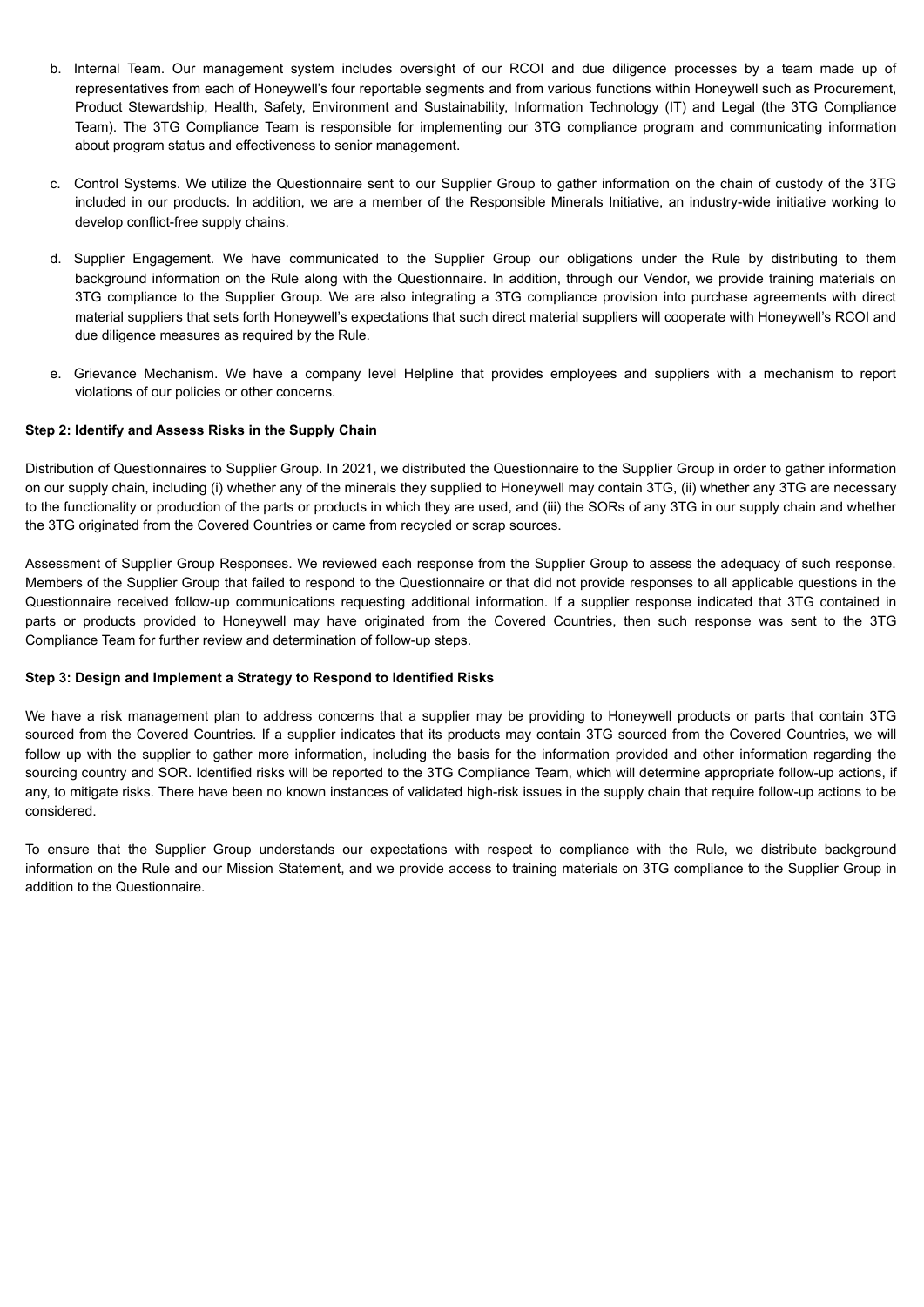#### Step 4: Carry Out Independent Third-Party Audit of Supply Chain Due Diligence at Identified Points in the Supply Chain

Honeywell relies on the RMI's Responsible Minerals Assurance Process (RMAP), formerly the Conflict-Free Smelter Program, to perform thirdparty audits of SORs. We compared the SORs identified by the Supplier Group to the list of SORs certified as "compliant" or the equivalent by the RMI.

#### **Step 5: Report on Supply Chain Due Diligence**

This Conflict Minerals Report shall be filed with the SEC and is publicly available at: http://investor.honeywell.com/financial-information/sec-filings (see Conflict Minerals Report)

### **Due Diligence Results**

The Questionnaire sent to the Supplier Group requests that the Supplier Group provide Honeywell with information on (a) the SORs that the Supplier Group and its suppliers use to supply the 3TG in the Covered Products, (b) whether the 3TG used in the Covered Products originates from the Covered Countries, and (c) the mine or location of origin of the 3TG used in the Covered Products. Honeywell must rely on responses from the Supplier Group to our Questionnaire in order to determine the facilities used to process 3TG used in the Covered Products, whether the 3TG used in the Covered Products originates from the Covered Countries and the source of 3TG used in the Covered Products.

For 2021, the responses received from the Supplier Group identified 335 unique RMI-recognized SORs, of which 230 or approximately 69% are validated as conformant with the RMAP. 867 supplier responses indicated that they may have sourced 3TG from one of the Covered Countries. However, based our due diligence for this reporting period, we were unable to link conclusively 3TG from the Covered Countries to the Covered Products. We were unable to do so because the responses were generally with respect to the supplier's overall 3TG sourcing, without specifying whether such 3TG was used in parts or products provided to Honeywell, or did not link such 3TG to parts or products provided to Honeywell in a reasonably reliable manner. The remaining survey responses provided SOR information for 3TG used in parts or products provided to Honeywell but did not confirm that the 3TG originated from the Covered Countries as the identified SORs source from multiple countries, or from recycled or scrap sources. These identified SORs are listed in Annex I and were each verified as RMAP compliant.

Based on the due diligence procedures described above, Honeywell does not have sufficient, validated information to determine conclusively the countries of origin of 3TG used in the Covered Products.

#### **Steps to be taken to mitigate risk**

We intend to take the following steps to improve the due diligence conducted and to further mitigate any future risk of sourcing 3TG that benefit armed groups:

- 1. Continue to refine and update our process to target appropriate suppliers as well as re-survey suppliers to confirm that they do not incorporate 3TG in our supply chain.
- 2. Continue to work closely with the Supplier Group to obtain the necessary validated information on the origin of the 3TG contained in the parts, products or services sold to Honeywell, which we expect will become available as (i) more upstream suppliers receive the necessary information from their respective upstream suppliers, and (ii) the RMI's Responsible Minerals Assurance Process continues to grow and provide more visibility in determining whether manufactured products are sourced from the Covered Countries.
- 3. Continue to include a 3TG compliance provision in new or renewed purchase agreements with direct material suppliers to set forth Honeywell's expectations that such direct material suppliers will cooperate with Honeywell's RCOI and due diligence measures as required by the Rule.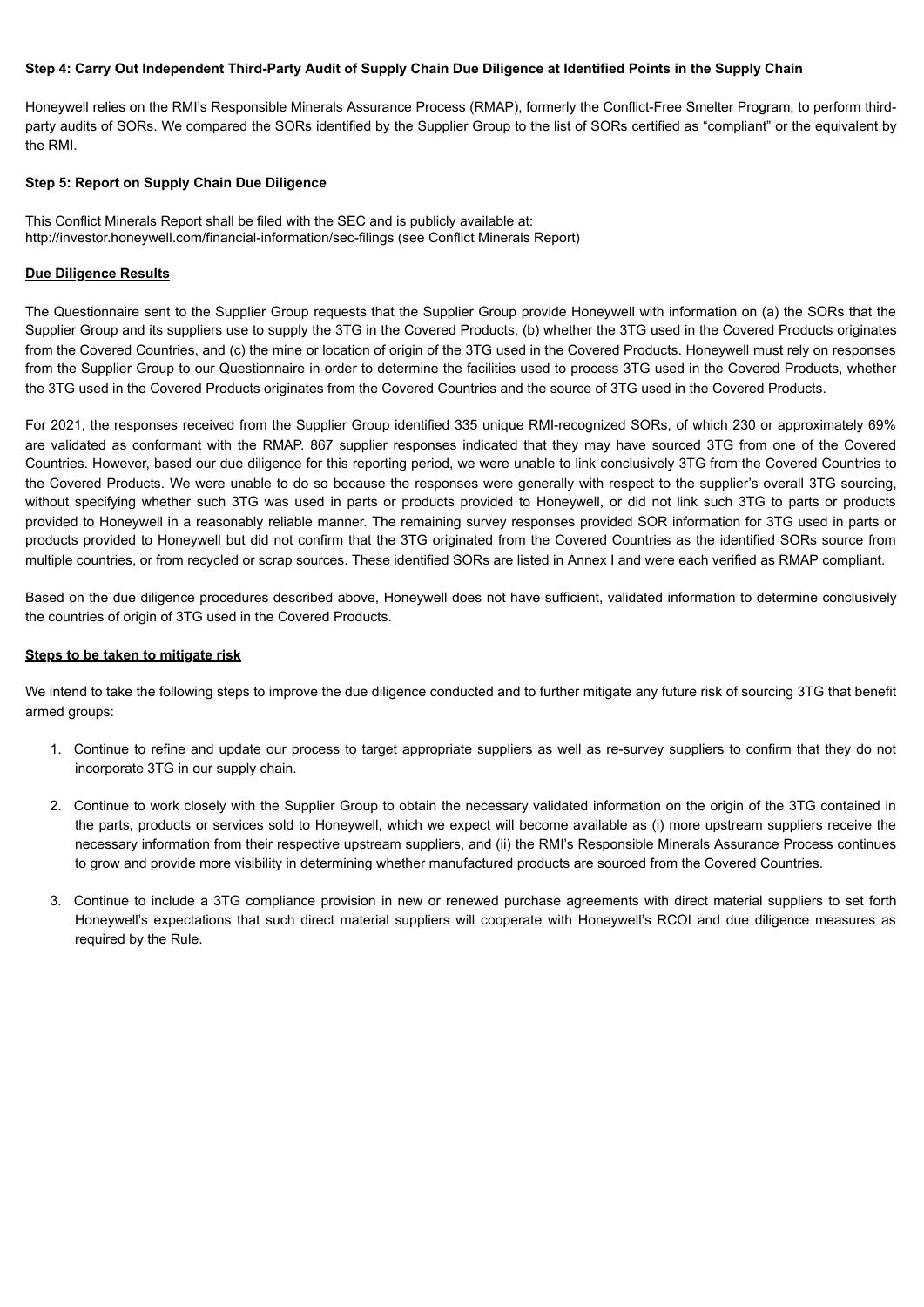- 4. Continue to direct our suppliers to information and training resources in an effort to increase the response rate and improve the content of the supplier survey responses.
- 5. Continue to analyze spend data against supplier response data to identify inconsistencies and areas of potential enhanced focus for supplier outreach efforts.

### *Cautionary Statement about Forward-Looking Statements*

This report contains "forward-looking statements" within the meaning of Section 21E of the Securities Exchange Act of 1934, as amended. Forward-looking statements are those that address activities, events or developments that management intends, expects, projects, believes or anticipates will or may occur in the future. They are based on management's assumptions and assessments in light of past experience and trends, current economic and industry conditions, expected future developments and other relevant factors. They are not guarantees of future performance, and actual results, developments and business decisions may differ significantly from those envisaged by our forward-looking statements. We do not undertake to update or revise any of our forward-looking statements, except as required by applicable securities law. Our forward-looking statements are also subject to risks and uncertainties, including the impact of the COVID-19 pandemic and the Russia-Ukraine conflict, that can affect our performance s in both the near- and long-term. In addition, no assurance can be given that any plan, initiative, projection, goal commitment, expectation, or prospect set forth in this report can or will be achieved. These forward-looking statements should be considered in light of the information included in this report and our other filings with the SEC, including, without limitation, the Risk Factors, as well as the description of trends and other factors in Management's Discussion and Analysis of Financial Condition and Results of Operations, set forth in our Annual Report on Form 10-K for the year ended December 31, 2021, Quarterly Report on *Form 10-Q for the quarter ended March 31, 2022, and other filings with the SEC.*